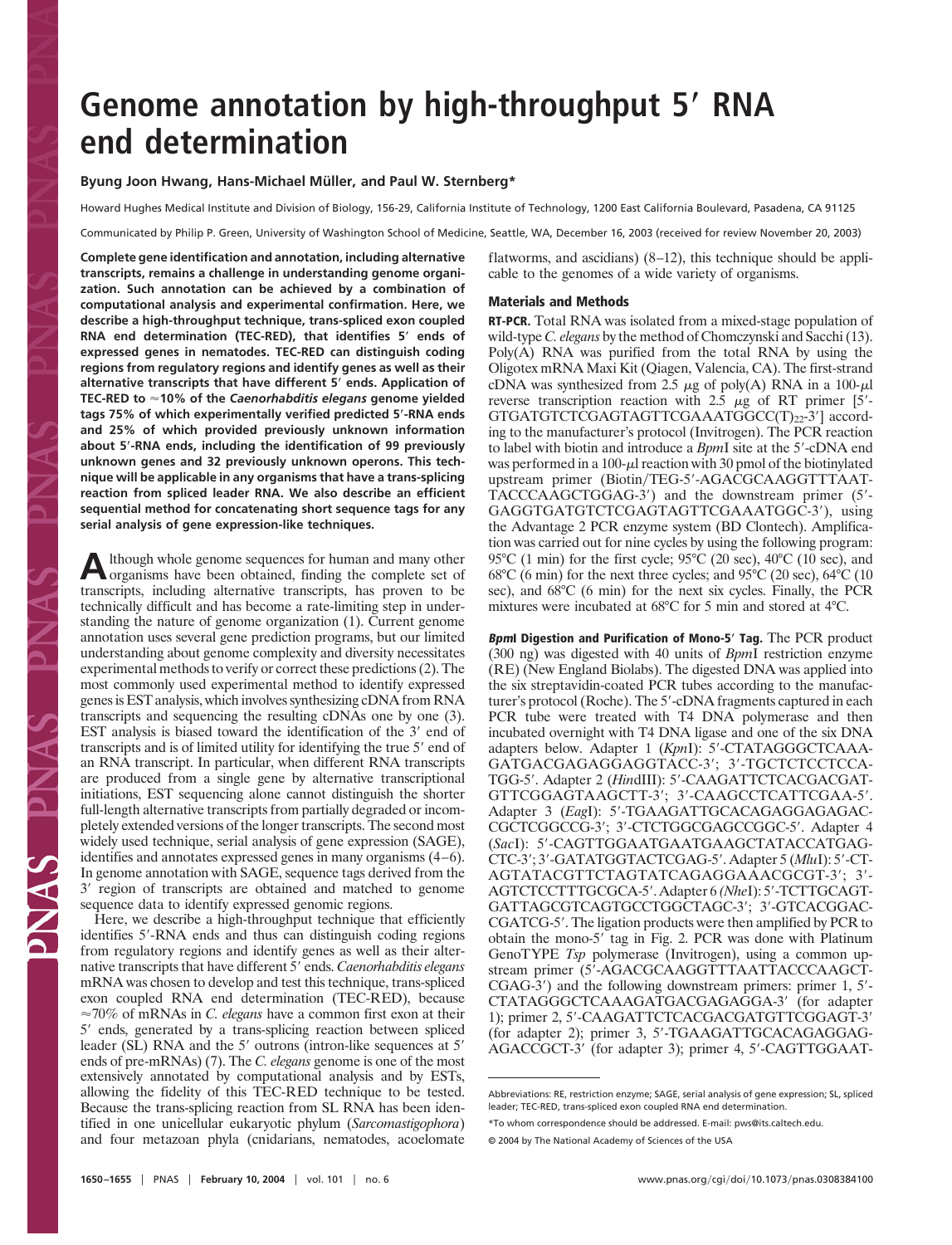GAATGAAGCTATACCAT-3' (for adapter 4); primer 5, 5'-CTAGTATACGTTCTAGTATCAGAGGAA-3' (for adapter 5); primer 6, 5'-TCTTGCAGTGATTAGCGTCAGTGCCTG-3' (for adapter 6). Amplification was carried out for 22 cycles by using the following program: 94°C (1 min) for the first cycle; 94°C (20 sec), 55°C (10 sec), and 72°C (1 min) for the next six cycles; and 91°C (20 sec), 64°C (10 sec), and 72°C (1 min) for the next sixteen cycles. Finally, the PCR mixtures were incubated at 72°C for 4 min and stored at 4°C.

**Concatenation.** The sequential assembly protocol allows us to generate concatemers more efficiently and to analyze multiple samples at a time. At each step, PCR products were digested with the appropriate RE, ligated, and amplified by PCR. Only 10–14 PCR cycles were necessary to obtain enough PCR products to proceed to the next step, minimizing mutations during PCR amplification. In this way, we were able to eliminate both the laborious large-scale PCR reactions and the polyacrylamide gel purification step of a large quantity of small DNA fragments that have been used in SAGE. The final PCR products that contain 32-mer 5' tag were cloned into a DNA sequencing vector.

**5 Tag Sequence Analysis.** The AceDB database WS100 (frozen release of  $05/10/2003$ ; available at http://ws100.wormbase.org) was downloaded and used for the computational analysis of the 5' tag sequences. All tags received a unique identifier. "AG plus 5' tag sequence'' was then searched against both strands of all six chromosomes, and after a match was found at a particular position on a given chromosome and strand, WS100 was queried for annotated transcripts in a window of 50,000 bp around the position of the hit. The (direction conserving) distances were computed from the match position to the closest first exon, closest exon (any), and start codon (''ATG'') and further processed for classification as described in *Location of 5' Tag Sequences in C*. elegans *Genome*. We also checked whether a tag overlapped with a *C. elegans* EST that has been aligned to the matching position by using Jim Kent's BLAT program (best match according to WormBase definition) (14). Only completely overlapping tags were considered to be confirmed by EST. The same procedure was applied for determining whether a matched tag lies within an operon. The analysis program was written in Perl and uses AcePerl (http://stein.cshl.org/AcePerl) to query AceDB.

# **Results**

**Trans-Spliced Exon Coupled RNA End Determination (TEC-RED) Technique.** TEC-RED is based on two principles that have been used in the SAGE technique to quantitatively identify expressed genes by nucleotide sequence tags near the  $3'$  ends of the transcripts  $(6)$ . First, a short nucleotide sequence tag from the 5' end of a transcript contains sufficient information to uniquely identify a transcriptional initiation region, thus distinguishing the coding region (including 5' UTR) from the regulatory region. Second, concatenation of short sequence tags allows a single DNA sequencing reaction to provide information about multiple transcripts. TEC-RED exploits the common anchor nucleotide sequences (SL1 or SL2 sequence of SL RNAs) that are added *in vivo* to the mRNAs of 70% of *C. elegans* genes (7). The anchor sequences are then used to excise nucleotide sequence tags from the 5' ends of transcripts.

In this technique, cDNA synthesized from mRNA is amplified by PCR, in which the primer homologous to the SL1 or SL2 sequence contains mismatches that create a *Bpm*I RE recognition site, as well as biotin, resulting in the incorporation of biotin at the 5' end of the cDNA and a *BpmI* site at the 3' end of the SL1 or SL2 sequence within the cDNA (steps 1–3 in Fig. 1*A*; Fig. 1*B*). The PCR products are then cleaved with *Bpm*I, which cleaves DNA 14 bp away from its recognition site, treated with T4 DNA polymerase to make blunt ends, and applied to streptavidin-coated PCR tubes, which purifies biotin-labeled DNA fragments (step 4). Each biotin-DNA fragment



**Fig. 1.** Scheme of TEC-RED. (*A*) Red boxes represent a trans-spliced SL sequence from SL RNA. The SL sequence is modified during PCR, first to introduce a *Bpm*I site (step 3), and later to change the *Bpm*I to an *Xho*I site during PCR amplification (step 5). Black boxes represent mRNA or cDNA, and blue boxes represent one of the 3' adapters in Fig. 2. Each 5' tag within the concatenated 5' tag polymer (step 7) is flanked by two different anchor sequences, which indicate the orientation of each 5' tag. (*B*) The PCR primers (*Bpm*I and *Xho*I) contain an extra 8-bp 5' sequence (AGACGCAA) added to SL1 and SL2 sequences. *Bpm*I primer (SL1) contains a mismatch sequence to SL1 sequence at the 3' end (TTTGAG to CTGGAG). *Bpml* primer (SL2) contains a mismatch sequence to SL2 sequence at the 3' end (CTCAAG to CTGGAG). Both *Xho*I primers (SL1 and SL2) contain a mismatched base at the 3' end to *Bpm*I primers (CTGGAG to CTCGAG).

containing the modified SL1 or SL2 sequence and the 14-bp 5'-cDNA piece (referred to as a 5' tag) is ligated with adapter DNA containing a RE recognition site (step 5). The ligated biotin-DNA fragments are purified from the free adapter DNA by using the biotin–streptavidin interaction and PCR-amplified (step 5). During the PCR, the *Bpm*I site within the SL is changed to an *Xho*I site by using a mismatched primer (G to C) (step 5 in Fig. 1*A*; Fig. 1*B*). These PCR products (mono-5' tag) are then used to sequentially assemble concatemers of 32 5' tags (step 6 in Fig. 1A; Fig. 2), which are then ligated into a plasmid vector for sequencing (step 7 in Fig. 1*A*).

**Sequential Concatenation.** To efficiently concatenate 5' tags, we developed a new method that sequentially concatenates tags, eliminating problematic procedures in SAGE protocols such as a large-scale PCR reaction and polyacrylamide gel purification of short oligonucleotides, and thus allowing more efficient analysis of multiple samples. In this method, 5' tags released by *BpmI* digestion are ligated with six different 3' adapters, each of which comprises a different RE recognition site (Fig. 2). This gives a population of 5' tags with a uniform first anchor RE recognition site (*XhoI*) in the 5' adapter portion and six different second anchor RE recognition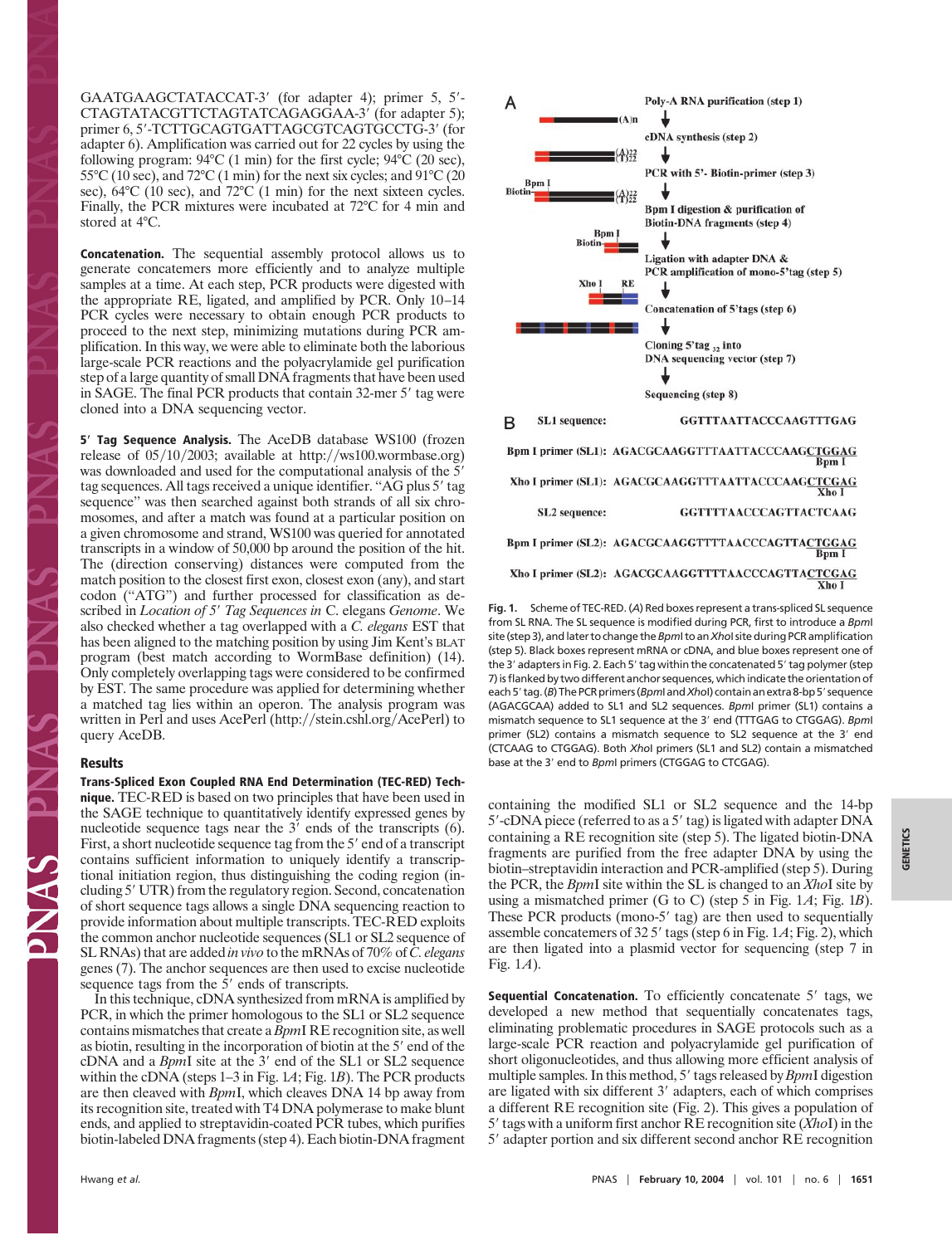

**Fig. 2.** Sequential concatenation. The biotin-labeled DNA fragments after step 4 in Fig. 1A are ligated with six different 3' adapters, each of which comprises a different RE recognition site. This step gives a population of 5<sup>'</sup> tags with a uniform first anchor RE recognition site (*Xho*I) in the 5' adapter portion. Cleavage with *Xho*I, followed by ligation and PCR, produces head-to-head (5' end to 5' end) di-5' tags, each having a uniform RE 1 recognition site in the 5′ adapter portion. The di-5′ tags are digested with RE I, ligated, and PCR-amplified to form directionally ligated tetra-5' tags. After three more rounds of digestion (RE2, RE3, and RE4), ligation, and PCR, the concatemers are composed of 32 5' tag units.

sites in the 3' adapter portion. After mixing the first mono-5' tags containing RE 1 recognition site with each of the remaining five mono-5' tags, cleavage of the mixtures with *XhoI*, followed by ligation and PCR, produces head-to-head (5' end to 5' end) di-5' tags, each having a common RE recognition site (RE 1) in the 5' adapter portion and different RE recognition sites in the 3' adapter portion. These di-5' tags are mixed, digested with RE 2, and ligated to form tetra-5' tags. These tetra-5' tags are then mixed and digested sequentially with RE 3 and RE 4 with ligation after each digestion. After the final round of digestion, ligation and PCR, the concatemers are composed of 32 5' tag units (Fig. 3*B*).

When 5' tags are ligated to generate a 5' tag polymer (concatenation), each 5' tag is directionally ligated as illustrated in Fig. 3A. The 5' end of each 5' tag is located next to the first anchor RE (*Xho*I in Figs. 1 and 2) and the 3' end is positioned next to the second anchor  $RE$  ( $RE1-6$  in Fig. 2). This directionality of the 5' tag helps to unambiguously match the 5' tag sequence to the transcript of origin within genome sequence. An example of a DNA sequencing chromatograph that contains 32 5' tag sequences, in which each 5' tag sequence is located between two anchor REs, is shown in Fig. 3*B*.

**Location of 5 Tag Sequences in C. elegans Genome.** To analyze these 5' tag sequence data, we developed a program that locates each 5' tag sequence within the *C. elegans* genome sequence. Three criteria were used for this analysis. First, each 5' tag sequence should be located following a 3'-splice acceptor site within the genome sequence. Second, the gene from the matched genome site should have the same orientation as the 5' tag sequence. Third, when a 5' tag sequence is located more than once within the genome sequence, the matched genome site that follows a conserved splice acceptor consensus sequence is considered to be the corresponding genomic site for the 5' tag sequence. After the identification of the genome site matched with a 5' tag sequence, the program identifies the annotated gene closest to the genome site. It then calculates the distances from the genome site to the first exon, to the closest exon, and to the closest ATG codon of the gene. These distance parameters are used to judge whether the 5' tag sequence corresponds to the annotated 5' end of a known gene. When a 5' tag is located at the known 5' end, all three distance parameters should be the same

because the first ATG sequence of a gene model is defined as the first coding exon boundary in *C. elegans* genome annotation (Fig. 4*A*). When a 5' tag comes from an additional transcriptional initiation site in the intron of a known gene, the distance from the 5' tag site to the first exon is large (indicated as a negative number because the 5' tag is located downstream of the first exon), but the distance to the closest exon is defined to be 2 because the distance is calculated from the 3'-splice acceptor site (Fig. 4*B*). When a 5' tag is located far from any known genes, indicating an unknown gene, distance parameters to both types of exons are large and different from each other (Fig. 4C). When a 5' tag indicates a new and extended 5' end of a known gene, the distance parameters to both types of exons are also large but are the same as each other (Fig. 4D). This extended 5' end might also indicate a previously unknown gene. A small number of annotated genes do not belong to any of these categories because of the effects of closely located neighboring genes, errors made during the previous annotation process, or the location of the gene within another gene (unassigned group in Table 1).

**TEC-RED Analysis of C. elegans mRNA Containing SL1 and SL2 Sequences.** To implement this TEC-RED approach, we characterized *C. elegans* mRNAs containing an SL1 or SL2 sequence at their 5 ends. A total of 13,525 5' tags (9,401 for mRNA with an SL1 and 4,124 for mRNA with an SL2 sequence) that are matched onto the genome sequence were obtained from 800 DNA sequencing reactions. These 5' tags represent 2,159 different sequences (1,639 for SL1 and 520 for SL2). These numbers represent the analysis of  $\approx$ 15% of the mRNA containing an SL1 sequence and  $\approx$ 14% of the transcripts containing an SL2 sequence. Ninety percent of the sequences uniquely correspond to locations in the genome sequence. The remaining 10% of the sequences (194 for SL1 and 54 for SL2) match onto the genome sequence multiple times ( $\approx 90\%$ ) of them match two or three times). Potential false positives in these matched 5' tag sequences are from PCR errors and base-calling mistakes in DNA sequencing. To eliminate these false positives, we used the fact that a conserved splice acceptor consensus sequence should always be located just 5' to the 5' tag sequences within the genome sequence, because the trans-splicing reactions between SL RNA and the outrons of pre-mRNA are also carried out at the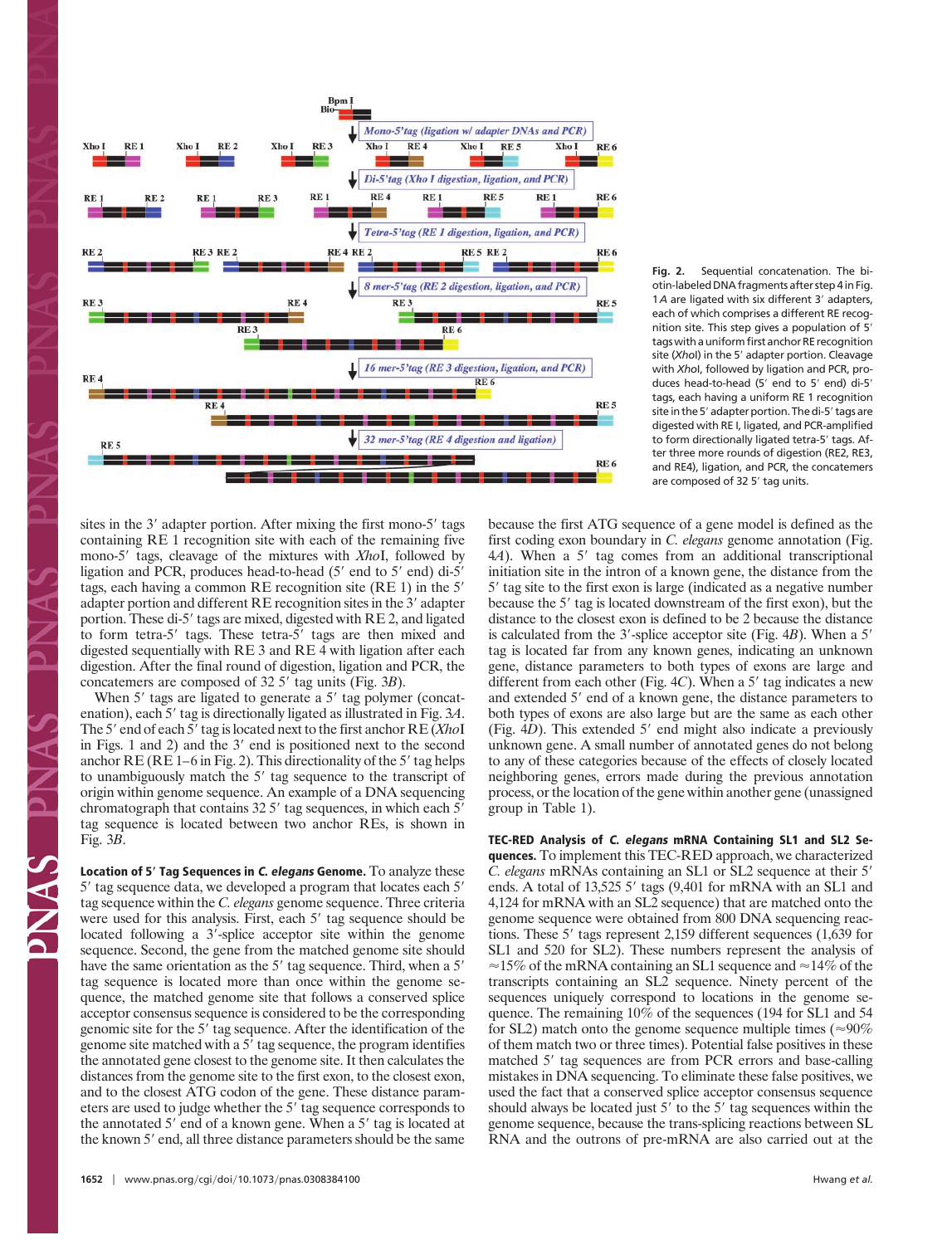

Fig. 3. TEC-RED data. (A) Because 5' tags are directionally concatenated, the 5' end of each 5' tag is always located next to the first anchor RE. (*B*) A DNA sequencing chromatogram of the TEC-RED analysis. DNA was sequenced by using the BigDye termination method in the presence of dGTP, greatly improving the DNA sequencing quality. Each DNA sequencing reaction reads ≈700 bp and identifies 32 5′ tags. The red and blue boxes represent the first and second anchor RE sites, respectively. The anchor RE sites are located every 14 bp as described in the text.

conserved splice donor in the SL RNA and the acceptor sites in pre-mRNA  $(15-18)$ . When a 5' tag sequence is located after a sequence that can be used as a splice acceptor site, we considered the 5<sup>'</sup> tag sequence to be a true positive. The sequences used as splice acceptor sites (7 bp including ''AG'') were extracted from the known 5' ends that have been shown to carry out trans-splicing. After removing false positives in which an extended consensus sequence is not located before a 5' tag sequence, 93% of the 5' tag

sequences (1,597 for SL1 and 415 for SL2) remained true positives that come from expressed genes (Table 1 and Table 2, which is published as supporting information on the PNAS web site).

Classification of the 5' tag sequences reveals that  $75\%$  (1,162 for SL1 and 350 for SL2) of the sequences match known (predicted or experimentally verified by EST) 5' ends in WormBase release WS100 (frozen  $05/10/2003$ ), and the remaining 25% indicate various kinds of differences from existing genome annotations

PNAS PN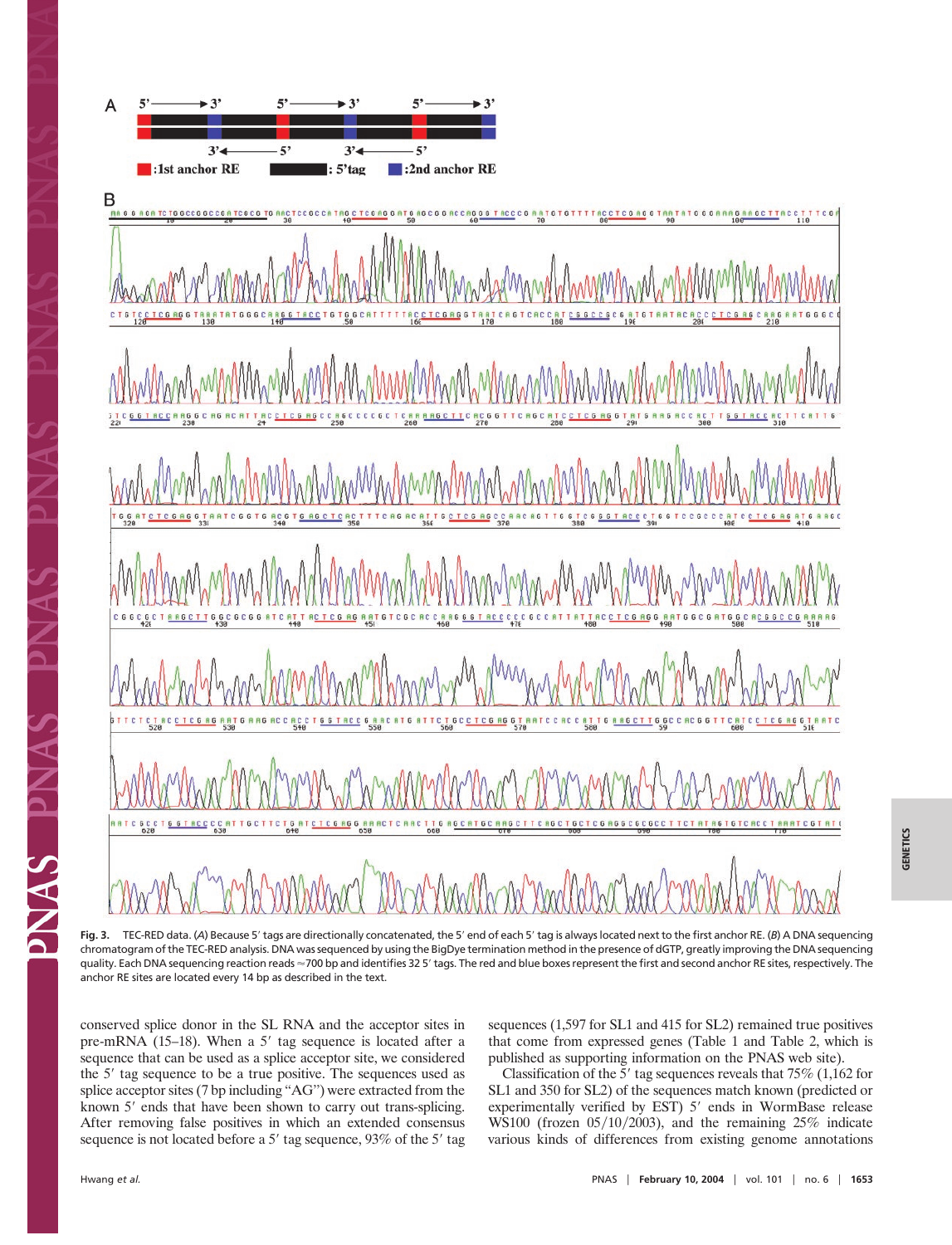| 5'tag ID:ce2030303ae0816 |                                                                            |  |  |
|--------------------------|----------------------------------------------------------------------------|--|--|
|                          | Searching + strand (5'taq AGGTAATGCAGACCTTC)                               |  |  |
|                          | - strand (5'tag GAAGGTCTGCATTACCT)                                         |  |  |
|                          | 5'tag found 1 time on Chromosome V (- strand), position 19053337.          |  |  |
|                          | Y39B6A.20 exon 1 from -5 to -1195.                                         |  |  |
|                          | vk1133h07.5 Blat-EST (best) from -0 to 607.                                |  |  |
| $5'taa$ :                | AGGTAATGCAGACCTTC                                                          |  |  |
|                          | Genome: aactcttccttcttccaggtaatgcagaccttcgttttgctcgcccttgtggcggcatgctccgca |  |  |
| Exon:                    | atgcagaccttcgttttgctcgcccttgtggcggcatgctccgca                              |  |  |
| Blat-EST:                | aggtaatgcagaccttcgttttgctcgcccttqtqgcggcatgctccgca                         |  |  |
|                          | Distances(bp): to first exon: 5/ to closest exon: 5/ to a ATG codon: 5.    |  |  |

| 5'tag ID:ce1012803aq0609                                |                                                                               |  |  |
|---------------------------------------------------------|-------------------------------------------------------------------------------|--|--|
| Searching + strand (5'tag AGAACATGGTTGAACC)             |                                                                               |  |  |
| - strand (5'tag GGTTCAACCATGTTCT)                       |                                                                               |  |  |
| 5'tag found on Chromosome II (- strand), position 43664 |                                                                               |  |  |
| 5'taq:                                                  | AGAACATGGTTGAACC                                                              |  |  |
|                                                         | Genome: tttcattcaaaactagatattttctgaattccagaacatggttgaaccaactggtcccgccat       |  |  |
| Exon:                                                   | aacatqqttqaaccaactqqtcccqccat                                                 |  |  |
| Blat-EST:                                               | tggttgaaccaactggtcccgccat                                                     |  |  |
|                                                         | Distances(bp): to first exon: -2468/ to closest exon: 2/ to a ATG codon: 5.   |  |  |
| 5'tag ID:ce2040703ag0911                                |                                                                               |  |  |
| Searching + strand (5'tag AGGAGGTAAAATGTTC)             |                                                                               |  |  |
| - strand (5'tag GAACATTTTACCTCCT)                       |                                                                               |  |  |
|                                                         | 5'taq found 1 time on Chromosome I (+ strand), position 1018850.              |  |  |
| 5'taq:                                                  | AGGAGGTAAAATGTTC                                                              |  |  |
|                                                         | Genome: gaattttcgtttttccaggaggtaaaatgttcgtccgcacagccgtcgtacttttgctcgtcgcctcca |  |  |

Distances(bp): to first exon: -2423/ to closest exon: -1901/ to a ATG codon: 10

## D

PINAS PIN

| 5'tag ID:ce1080702ah0301                                                    |
|-----------------------------------------------------------------------------|
| Searching + strand (5'tag AGATCATAATGAGTGA)                                 |
| - strand (5'tag TCACTCATTATGATCT)                                           |
| 5'tag found 1 time on Chromosome V (+ strand), position 15447523.           |
| $5'taa$ :<br>AGATCATAATGAGTGA                                               |
|                                                                             |
| Distances(bp): to first exon: 937/ to closest exon: 937/ to a ATG codon: 8. |

(Table 1). Because 63% (734 for SL1 and 214 for SL2) of the known 5' ends have not been experimentally verified by EST, this analysis experimentally demonstrates that they are true 5' ends from expressed genes. 99 previously unknown genes including internal transcripts in known genes are identified in this analysis. We thus predict that  $\approx$  1,000 expressed genes have not been predicted in the *C. elegans* genome. About 20% (401 of 2,012) of the 5' tag

# **Table 1. TEC-RED analysis of** *C. elegans* **mRNA containing SL1 or SL2 sequence**

| Classification                                                      | SL1(%)       | SL2(%)      |  |
|---------------------------------------------------------------------|--------------|-------------|--|
| Known 5' end                                                        | 1,162 (72.8) | 350 (84.4)  |  |
| Prediction                                                          | 734          | 214         |  |
| Confirmed by EST                                                    | 428          | 136         |  |
| Alternative 5' end in intron                                        | 102(6.4)     | (4.8)<br>20 |  |
| Extended 5' end                                                     | 172 (10.8)   | (4.6)<br>19 |  |
| Peviously unknown gene                                              | (3.8)<br>60  | (1.7)<br>7  |  |
| Unassigned group                                                    | (6.3)<br>101 | (4.6)<br>19 |  |
| (A) Minor mis-prediction of first exon $\left($ < 10 bp)            | 18           | 3           |  |
| (B) Major mis-prediction of first exon*                             | 29           | 7           |  |
| (C) Internal transcript in a known gene <sup>+</sup>                | 12           | 0           |  |
| (D) Alternative 5' end in intron/                                   | 29           | 2           |  |
| referenced by two neighboring genes                                 |              |             |  |
| (E) Previously unknown genes/referenced by two<br>neighboring genes | 13           | 7           |  |
| Total                                                               | 1,597        | 415         |  |

DNA sequencing data were processed and classified as described in the text. To ensure that the 5' tag analysis program identified the correct genome sites, the sequences were also individually inspected by using gene prediction and annotation data/programs at WormBase (www.wormbase.org). \*The difference is larger than 10 bp and exists in the predicted first exon. <sup>†5'</sup> tag is located in the introns and exons other than the first exon.

**Fig. 4.** Location of a *C. elegans* genome site that matches with a 5 tag sequence. The AG plus 5' tag sequence and its complementary sequence were searched against the *C. elegans* genome sequence, and the data were processed as described in the text. (A) The 5' tag is located at the known 5' end. (B) The 5' tag identifies an alternative transcript that is transcribed by a promoter within an intron, because the distance from the 5' tag sequence to the first exon of this gene is 2,468 bp, and the distance to the closest exon is 2 bp. The presence of an ATG codon in the 5' tag sequence (2 bp after the 5' end of 5' tag) suggests that a protein can be translated from this transcript. (*C*) The 5' tag indicates a previously unknown gene. (D) The 5' tag indicates a new extended 5' end of a known gene.

sequences indicate 5' ends different from those annotated [350 SL1 and 51 SL2 5' tags in the "alternative 5' end in intron," "extended 5' end," and "unassigned group" (A, B, and D) classes in Table 1]. The genes in these classes are potential candidates for having alternative transcripts that contain distinct 5' ends. A more extensive collection of 5' tags is needed to distinguish genes containing a unique 5' end from those containing multiple 5' ends.

Twenty of 22 SL2 5' tags in the alternative 5' end in intron and unassigned group (D) classes are from *C. elegans* operons, suggesting that these alternative 5' ends containing the SL2 sequence are created by differential splicing events of polycistronic messages rather than by the alternative transcriptional initiations that create alternative 5' ends in the messages containing the SL1 sequence. All 14 previously unknown genes containing the SL2 sequence are downstream genes in operons, suggesting that this approach is highly accurate in its identification of expressed genes. Eleven previously unknown genes are from previously unknown operons, and the remaining three genes are located in the gap regions in the middle of known operons (CEOP1724, CEOP3260, and CEOP4156). Fifteen of 19 extended 5' ends containing the SL2 sequence are also from downstream genes in operons (11 are matched to the end of the 5' UTR and 8 are new 5' ends). A total of  $85\%$  (352 of 415) of the 5' tag sequences with SL2 sequence correspond to downstream genes in operons, consistent with the previous finding that 90% of mRNAs containing an SL2 sequence are from downstream genes in operons (19). This TEC-RED analysis also identified 32 previously unknown operons, suggesting that more extensive application of TEC-RED will identify  $\approx 250$ more operons (Table  $\tilde{3}$ , which is published as supporting information on the PNAS web site).

### **Discussion**

This article describes TEC-RED, a high-throughput technique that identifies 5'-RNA ends and an efficient sequential method for